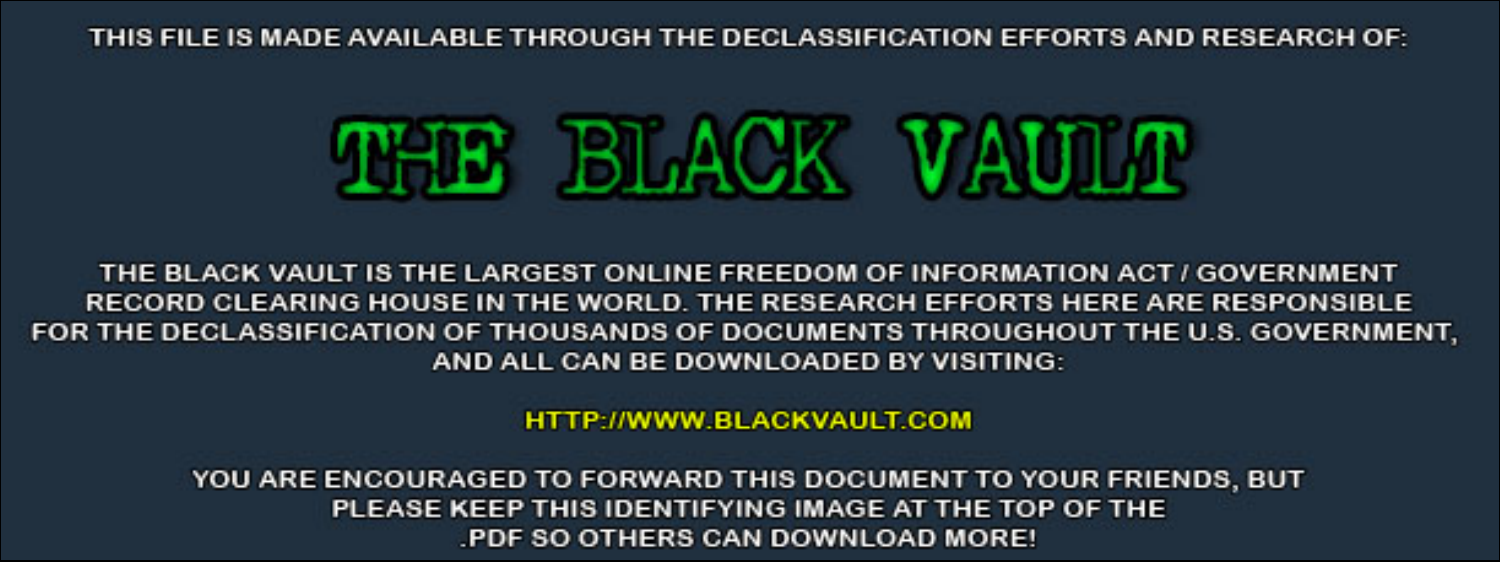**U.S. Department of Justice** 

**Federal Bureau of Investigation**  Washington, D.C. 20535

November 21 , 2013

MR. JOHN GREENEWALD JR.

FOIPA Request No.: 1233949-0 Subject: LEVENGOOD, WILLIAM C. ' LEFTY"

Dear Mr. Greenewald:

This is in response to your Freedom of Information Act (FOIA) request.

Based on the information you provided, we conducted a search of the Central Records System and the Electronic Surveillance (ELSUR) indices. We were unable to identify main file records responsive to the FOIA. If you have additional information pertaining to the subject that you believe was of investigative interest to the Bureau, please provide us the details and we will conduct an additional search.

In accordance with standard FBI practice and pursuant to FOIA exemption (b)(7)(E)/ Privacy Act exemption (j)(2) [5 U.S.C. § 552/552a (b)(7)(E)/(j)(2)], this response neither confirms nor denies the existence of your subject's name on any watch lists.

For your information, Congress excluded three discrete categories of law enforcement and national security records from the requirements of the FOIA. See 5 U.S. C. § 552(c) (2006 & Supp. IV (2010). This response is limited to those records that are subject to the requirements of the FOIA. This is a standard notification that is given to all our requesters and should not be taken as an indication that excluded records do, or do not, exist.

It is unnecessary to adjudicate your fee waiver request because no responsive main file records were found.

You may file an appeal by writing to the Director, Office of Information Policy (OIP), U.S. Department of Justice, 1425 New York Ave., NW, Suite 11050, Washington, D.C. 20530-0001 , or you may submit an appeal through OIP's eFOIA portal at http://www.justice.gov/oip/efoia-portal.html. Your appeal must be received by OIP within sixty (60) days from the date of this letter in order to be considered timely. THe envelope and the letter should be clearly marked "Freedom of Information Appeal." Please cite the FOIPA Request Number in any correspondence to us for proper identification of your request.

Enclosed for your information is a copy of the FBI Fact Sheet and Explanation of Exemptions.

Sincerely,

FBI Fact Sheet and Explanation of Exemptions.<br>incerely,<br>avid M. Hardy

David M. Hardy Section Chief, Record/Information Dissemination Section Records Management Division

Enclosure(s)

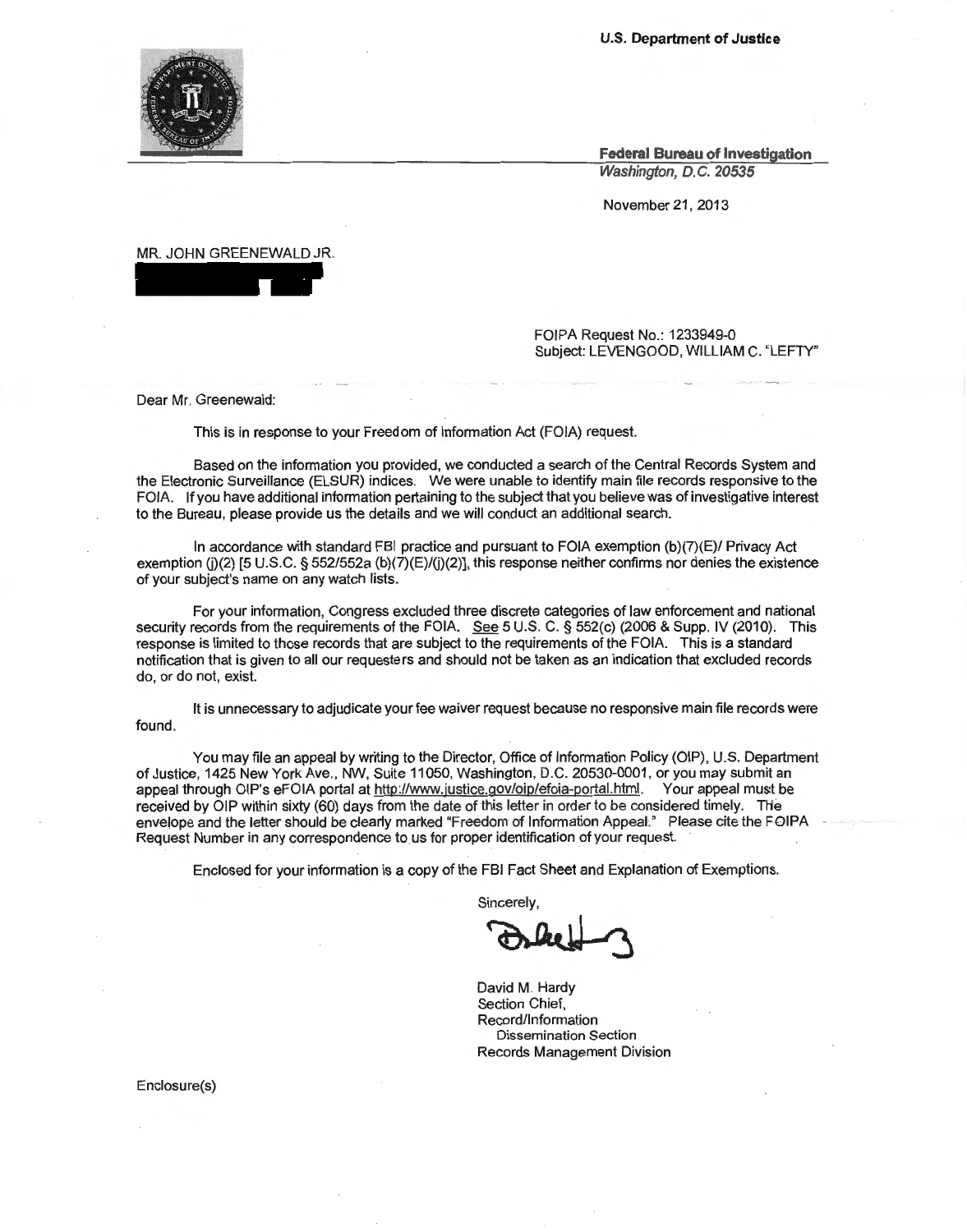

## **FBI FACT SHEET**

- **The primary function of the FBI is national security.**
- **The FBI does not keep a file on every citizen of the United States.**
- **The FBI was not established unti11908 and we have very few records prior to the 1920s.**
- **FBI files generally contain reports** of FBI investigations of a wide range of matters, including counterterrorism, counter-intelligence, cyber crime, public corruption, civil rights, organized crime, white collar crime, major thefts, violent crime, and applicants.
- **The FBI does not issue clearances or non-clearances for anyone other than its own personnel or persons having access to FBI facilities.** Background investigations for security clearances are conducted by many different Government agencies. Persons who received a clearance while in the military or employed with some other government agency should contact that entity. Most government agencies have websites which are accessible on the internet which have their contact information.
- **An identification record or "rap sheet" is NOT the same as an "FBI file."** It is a listing of information taken from fingerprint cards and related documents submitted to the FBI in connection with arrests, federal employment, naturalization or military service. The subject of a "rap sheet" may obtain a copy by submitting a written request to FBI, Criminal Justice Information Services (CJIS) Division, Record Request, 1000 Custer Hollow Road, Clarksburg, West Virginia 26306. Along with a specific written request, the individual must submit a new full set of his/her fingerprints in order to locate the record, establish positive identification, and ensure that an individual's records are not disseminated to an unauthorized person. The fingerprint submission must include the subject's name, date and place of birth. There is a required fee of \$18 for this service, which must be submitted by money order or certified check made payable to the Treasury of the United States. A credit card payment option is also available. Forms for this option and additional directions may be obtained by accessing the FBI Web site at www.fbi.gov/about-us/cjis/background-checks/background\_checks.
- **The National Name Check Program (NNCP)** conducts a search of the FBI's Universal Index (UNI) to identify any information contained in FBI records that may be associated with an individual and provides the results of that search to a requesting federal, state or local agency. Names are searched in a multitude of combinations and phonetic spellings to ensure all records are located. The NNCP also searches for both "main" and "cross \_ reference" files. A main file is an entry that carries the name corresponding to the subject of a file , while a cross reference is merely a mention of an individual contained in a file. The results from a search of this magnitude can result in several "hits" and "idents" on an individual. In each instance where UNI has identified a name variation or reference, information must be reviewed to determine if it is applicable to the individual in question.
- **The Record/Information Dissemination Section (RIDS)** searches for records and provides copies of FBI files responsive to Freedom of Information or Privacy Act (FOIPA) requests for information. RIDS provides responsive documents to requesters seeking "reasonably described information." For a FOIPA search, the subject's name, event, activity, or business is searched to determine whether there is an associated investigative file. This is called a "main file search" and differs from the **NNCP** search.

## **FOR GENERAL INFORMATION ABOUT THE FBI, VISIT OUR WEBSITE AT www.fbi.gov**

7/1/13